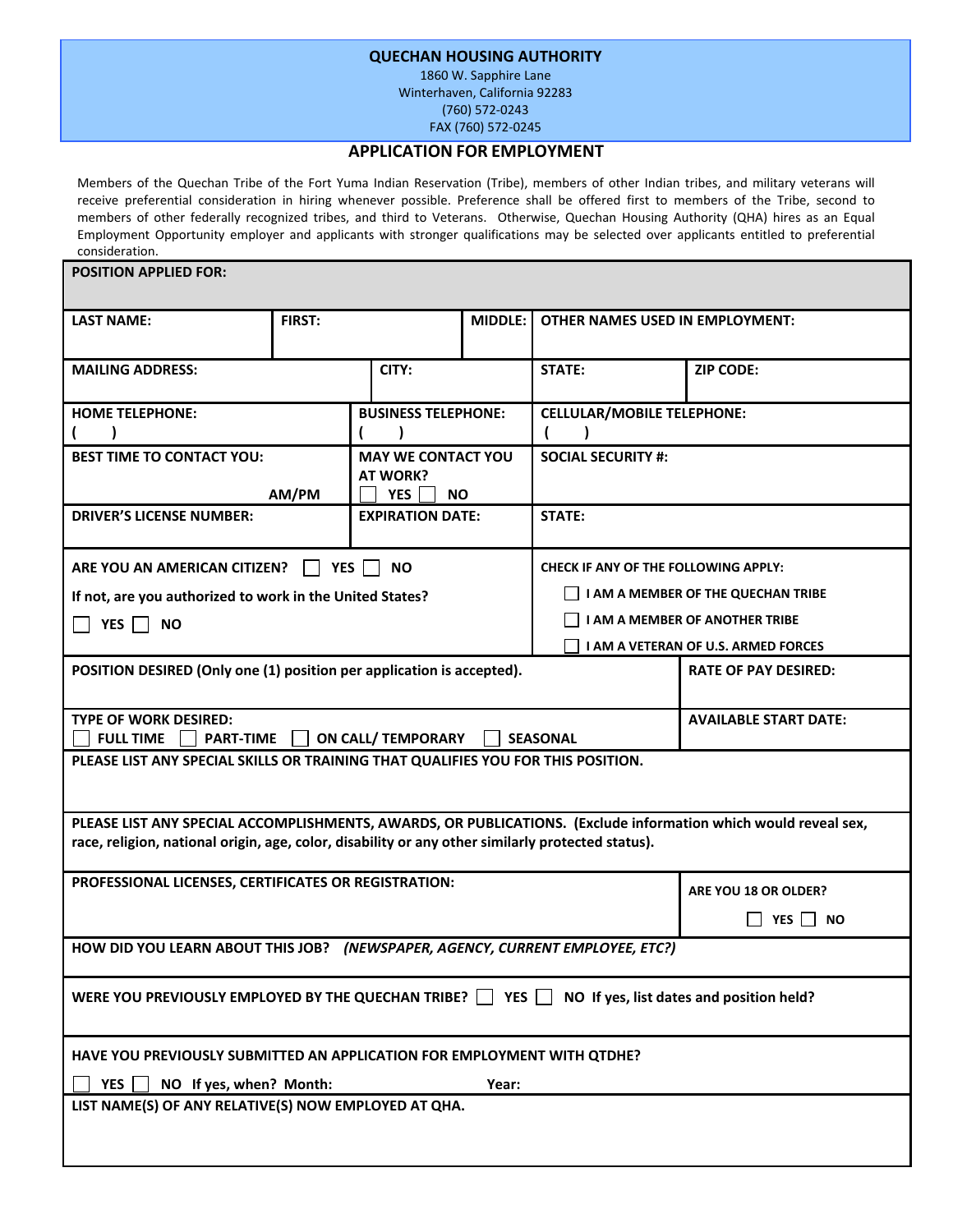### **EDUCATION**

|                    | <b>NAME AND LOCATION OF</b><br><b>SCHOOL</b> | <b>COURSE OF STUDY</b><br>(MAJOR/MINOR) | <b>YEARS ATTENDED</b> | <b>DID YOU</b><br><b>GRADUATE?</b> | DEGREE/<br><b>DIPLOMA</b> |
|--------------------|----------------------------------------------|-----------------------------------------|-----------------------|------------------------------------|---------------------------|
| <b>HIGH SCHOOL</b> |                                              |                                         |                       | <b>YES</b>                         |                           |
|                    |                                              |                                         |                       | <b>NO</b>                          |                           |
| <b>COLLEGE</b>     |                                              |                                         |                       | <b>YES</b>                         |                           |
|                    |                                              |                                         |                       | <b>NO</b>                          |                           |
| <b>OTHER</b>       |                                              |                                         |                       | <b>YES</b>                         |                           |
|                    |                                              |                                         |                       | <b>NO</b>                          |                           |

## **WORK HISTORY**

Please give an accurate and complete full-time and part-time record. Start with present or most recent employer. Explain any breaks in employment history in comment section below.

| <b>COMPANY NAME:</b>                              | <b>TELEPHONE:</b>                                                      |                                                              |                                                                                                                          |  |
|---------------------------------------------------|------------------------------------------------------------------------|--------------------------------------------------------------|--------------------------------------------------------------------------------------------------------------------------|--|
| <b>ADDRESS:</b>                                   | DATES OF EMPLOYMENT<br>FROM: ________________<br>$10:$ $\qquad \qquad$ |                                                              |                                                                                                                          |  |
| <b>JOB TITLE:</b>                                 | <b>SUPERVISOR'S NAME AND TITLE:</b>                                    |                                                              | <b>RATE OF PAY</b><br>START: ________________________                                                                    |  |
| <b>POSITION DESCRIPTION AND RESPONSIBILITIES:</b> |                                                                        | <b>REASON FOR LEAVING:</b>                                   |                                                                                                                          |  |
|                                                   | <b>MAY WE CONTACT THIS EMPLOYER?</b><br>$\Box$ YES $\Box$ NO           |                                                              |                                                                                                                          |  |
| <b>COMPANY NAME:</b>                              |                                                                        |                                                              | <b>TELEPHONE:</b>                                                                                                        |  |
| <b>ADDRESS:</b>                                   |                                                                        |                                                              | DATES OF EMPLOYMENT<br>$FROM: \begin{tabular}{ c c c } \hline \multicolumn{3}{ c }{\textbf{FROM}}: \end{tabular}$<br>TO: |  |
| <b>JOB TITLE:</b>                                 | <b>SUPERVISOR'S NAME AND TITLE:</b>                                    |                                                              | <b>RATE OF PAY</b>                                                                                                       |  |
| <b>POSITION DESCRIPTION AND RESPONSIBILITIES:</b> |                                                                        | <b>REASON FOR LEAVING:</b>                                   |                                                                                                                          |  |
|                                                   |                                                                        | <b>MAY WE CONTACT THIS EMPLOYER?</b><br>II YESI INO          |                                                                                                                          |  |
| <b>COMPANY NAME:</b>                              |                                                                        |                                                              | <b>TELEPHONE:</b>                                                                                                        |  |
| <b>ADDRESS:</b>                                   |                                                                        | DATES OF EMPLOYMENT<br>TO:                                   |                                                                                                                          |  |
| <b>JOB TITLE:</b>                                 | <b>SUPERVISOR'S NAME AND TITLE:</b>                                    |                                                              | <b>RATE OF PAY</b><br><b>START:</b> ______________________                                                               |  |
| <b>POSITION DESCRIPTION</b>                       |                                                                        | <b>REASON FOR LEAVING</b>                                    |                                                                                                                          |  |
|                                                   |                                                                        | <b>MAY WE CONTACT THIS EMPLOYER?</b><br>$\Box$ YES $\Box$ NO |                                                                                                                          |  |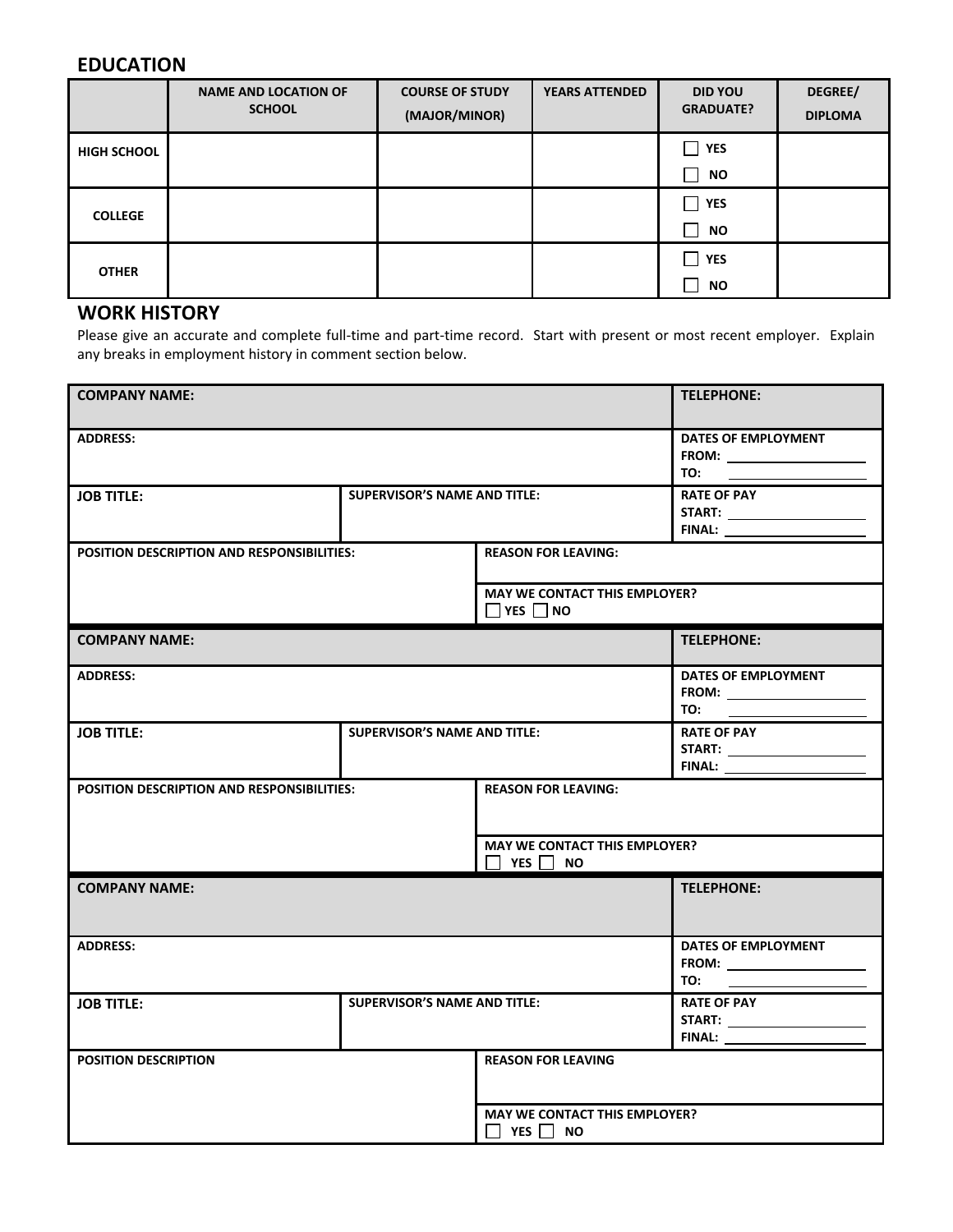| <b>COMPANY NAME:</b>                                                                                                                                                                                                                                                                                                                                                                                                                                                                                                                                                                                               |                                                                                                                   |                                                                                        | <b>TELEPHONE:</b>                                                |  |
|--------------------------------------------------------------------------------------------------------------------------------------------------------------------------------------------------------------------------------------------------------------------------------------------------------------------------------------------------------------------------------------------------------------------------------------------------------------------------------------------------------------------------------------------------------------------------------------------------------------------|-------------------------------------------------------------------------------------------------------------------|----------------------------------------------------------------------------------------|------------------------------------------------------------------|--|
| <b>ADDRESS:</b>                                                                                                                                                                                                                                                                                                                                                                                                                                                                                                                                                                                                    |                                                                                                                   |                                                                                        | DATES OF EMPLOYMENT<br>TO:                                       |  |
| <b>JOB TITLE:</b>                                                                                                                                                                                                                                                                                                                                                                                                                                                                                                                                                                                                  | <b>SUPERVISOR'S NAME:</b>                                                                                         |                                                                                        | <b>RATE OF PAY</b><br><b>FINAL:</b>                              |  |
| <b>POSITION DESCRIPTION AND RESPONSIBILITIES:</b>                                                                                                                                                                                                                                                                                                                                                                                                                                                                                                                                                                  |                                                                                                                   | <b>REASON FOR LEAVING</b>                                                              |                                                                  |  |
|                                                                                                                                                                                                                                                                                                                                                                                                                                                                                                                                                                                                                    |                                                                                                                   | <b>MAY WE CONTACT THIS EMPLOYER?</b><br><b>YES</b><br><b>NO</b>                        |                                                                  |  |
| COMMENTS: INCLUDE ANY RELEVANT EXPERIENCE NOT INDICATED ABOVE AND ANY BREAKS IN EMPLOYMENT.                                                                                                                                                                                                                                                                                                                                                                                                                                                                                                                        |                                                                                                                   |                                                                                        |                                                                  |  |
|                                                                                                                                                                                                                                                                                                                                                                                                                                                                                                                                                                                                                    |                                                                                                                   |                                                                                        |                                                                  |  |
|                                                                                                                                                                                                                                                                                                                                                                                                                                                                                                                                                                                                                    |                                                                                                                   |                                                                                        |                                                                  |  |
|                                                                                                                                                                                                                                                                                                                                                                                                                                                                                                                                                                                                                    |                                                                                                                   |                                                                                        |                                                                  |  |
|                                                                                                                                                                                                                                                                                                                                                                                                                                                                                                                                                                                                                    |                                                                                                                   |                                                                                        |                                                                  |  |
|                                                                                                                                                                                                                                                                                                                                                                                                                                                                                                                                                                                                                    |                                                                                                                   |                                                                                        |                                                                  |  |
|                                                                                                                                                                                                                                                                                                                                                                                                                                                                                                                                                                                                                    |                                                                                                                   |                                                                                        |                                                                  |  |
| Have you ever been bonded?<br>YES I I<br><b>NO</b><br><b>Explain (optional):</b>                                                                                                                                                                                                                                                                                                                                                                                                                                                                                                                                   |                                                                                                                   | $(7)$ years?*<br>$\Box$ YES $\Box$ NO<br><b>Explain (optional):</b>                    | Have you been convicted of a misdemeanor crime in the last seven |  |
|                                                                                                                                                                                                                                                                                                                                                                                                                                                                                                                                                                                                                    | <b>YES</b><br>Have you ever been convicted of a felony crime?*<br><b>NO</b><br>If yes, please explain (optional). |                                                                                        |                                                                  |  |
| Have you ever had your driver's license suspended or revoked as a result of moving violation(s)? $\Box$ YES<br>NO If yes, please<br>explain.                                                                                                                                                                                                                                                                                                                                                                                                                                                                       |                                                                                                                   |                                                                                        |                                                                  |  |
| *You may attach additional sheets if necessary. Information supplied on an applicant's conviction record will not necessarily bar that<br>applicant from consideration for employment. The nature of, reason for, and time elapsed since the conviction will be reviewed in light<br>of the duties of the job sought. Clarification may be requested by human resources and/or the interviewing panel.                                                                                                                                                                                                             |                                                                                                                   |                                                                                        |                                                                  |  |
| Are you willing to relocate if necessary?<br>YES NO                                                                                                                                                                                                                                                                                                                                                                                                                                                                                                                                                                |                                                                                                                   | Are you willing to travel if necessary?<br>YES NO                                      |                                                                  |  |
| Are you able to meet the attendance requirements of the<br>position?<br>$\Box$ YES $\Box$ NO                                                                                                                                                                                                                                                                                                                                                                                                                                                                                                                       |                                                                                                                   | Are you willing to work overtime if necessary?<br>I YES I NO<br>If no, please explain: |                                                                  |  |
| QHA complies with the Drug Free Workplace Act of 1988, Executive Order No. 12564. As an obligation to our employees, clients, and the<br>public at large and to reasonably ensure safety in our workplace, all new employees will be subject to pre-employment drug screening.<br>All job offers will be contingent upon negative results. The collection and testing are conducted in accordance with Title 49 of the Code<br>of Federal Regulations Parts 40 and 382. Applicants who receive positive results on drug screening will have the opportunity to discuss<br>matters with the Medical Review Officer. |                                                                                                                   |                                                                                        |                                                                  |  |
| I have read and understand the above statement: $\Box$<br>Yes                                                                                                                                                                                                                                                                                                                                                                                                                                                                                                                                                      |                                                                                                                   |                                                                                        |                                                                  |  |
| Note: In accordance with its sovereign powers to regulate activities within its jurisdiction, the Tribe adheres to employment practices<br>that ensure the selection of qualified tribal members whenever possible. In order to maximize opportunities, in accordance with Section<br>703 of Title VII of the Civil Rights Acts of 1964 and 1990, as amended, defined by the Bureau of Indian Affairs Requirements in 25 CFR,<br>officially enrolled members of the Tribe are given first hiring preference.                                                                                                       |                                                                                                                   |                                                                                        |                                                                  |  |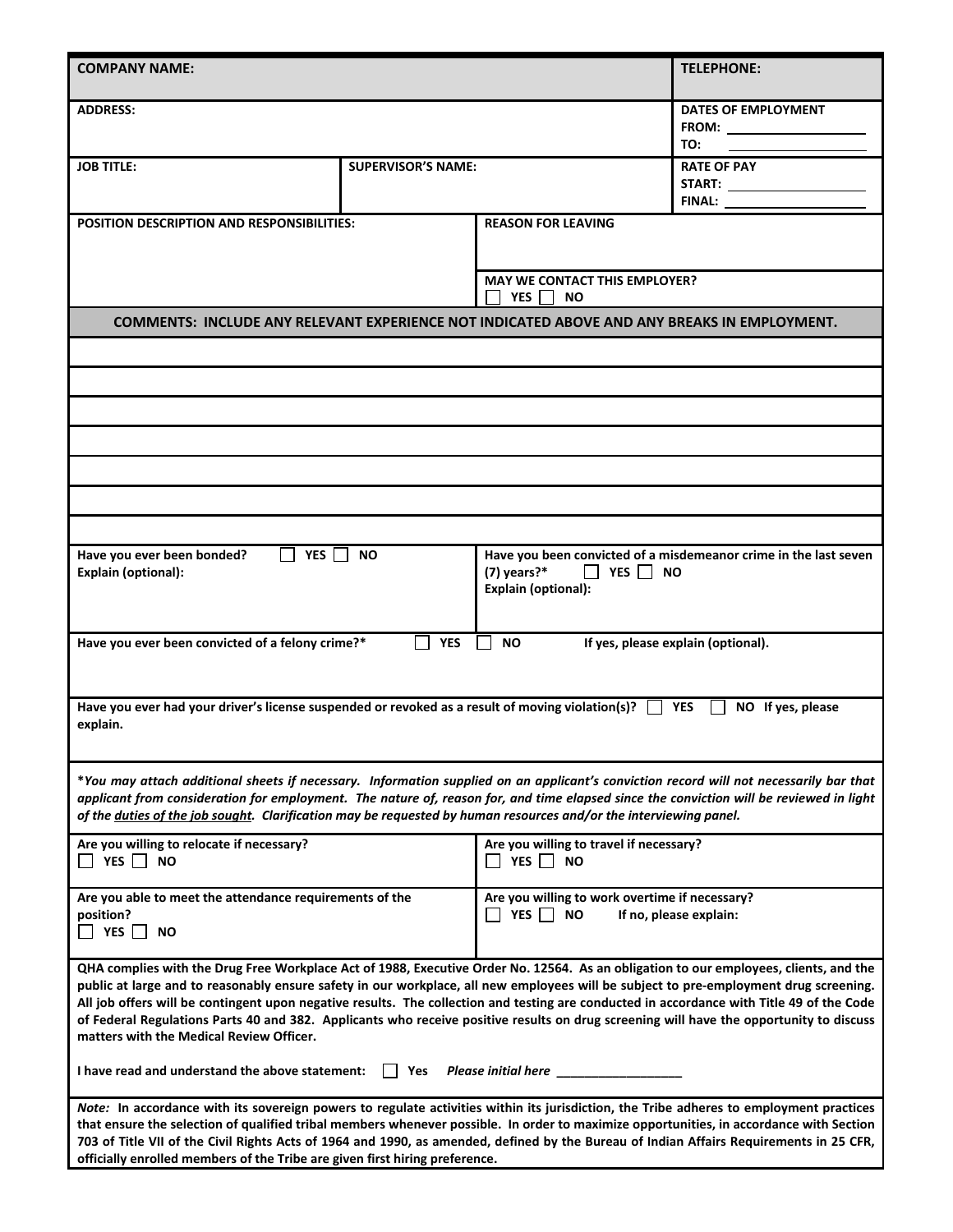| <b>REFERENCES</b>                                                                                                                                                                                                                                                                                  |                            |                                   |      |
|----------------------------------------------------------------------------------------------------------------------------------------------------------------------------------------------------------------------------------------------------------------------------------------------------|----------------------------|-----------------------------------|------|
| List names and contact information of three (3) Business/Work References WHO ARE NOT related to you and ARE NOT previous<br>supervisors. If you do not have three (3) Business/Work References, you may list other references from school or personal acquaintance,<br>who ARE NOT related to you. |                            |                                   |      |
| <b>NAME:</b>                                                                                                                                                                                                                                                                                       |                            | YEARS KNOWN AND IN WHAT CAPACITY: |      |
| <b>HOME TELEPHONE:</b>                                                                                                                                                                                                                                                                             | <b>BUSINESS TELEPHONE:</b> |                                   |      |
| <b>HOME ADDRESS:</b>                                                                                                                                                                                                                                                                               | CITY:                      | STATE:                            | ZIP: |
| <b>BUSINESS ADDRESS:</b>                                                                                                                                                                                                                                                                           | CITY:                      | STATE:                            | ZIP: |
| <b>NAME:</b>                                                                                                                                                                                                                                                                                       |                            | YEARS KNOWN AND IN WHAT CAPACITY: |      |
| <b>HOME TELEPHONE:</b>                                                                                                                                                                                                                                                                             | <b>BUSINESS TELEPHONE:</b> |                                   |      |
| <b>HOME ADDRESS:</b>                                                                                                                                                                                                                                                                               | CITY:                      | STATE:                            | ZIP: |
| <b>BUSINESS ADDRESS:</b>                                                                                                                                                                                                                                                                           | CITY:                      | STATE:                            | ZIP: |
| <b>NAME:</b>                                                                                                                                                                                                                                                                                       |                            | YEARS KNOWN AND IN WHAT CAPACITY: |      |
| <b>HOME TELEPHONE:</b>                                                                                                                                                                                                                                                                             | <b>BUSINESS TELEPHONE:</b> |                                   |      |
| <b>HOME ADDRESS:</b>                                                                                                                                                                                                                                                                               | CITY:                      | STATE:                            | ZIP: |
| <b>BUSINESS ADDRESS:</b>                                                                                                                                                                                                                                                                           | CITY:                      | STATE:                            | ZIP: |
| <b>ADDITIONAL INFORMATION</b>                                                                                                                                                                                                                                                                      |                            |                                   |      |
| List any professional, trade, business, or civil associations and any offices held. Exclude memberships which reveal sex, race, religion,<br>national origin, age, color disability, or any other similarly protected status.                                                                      |                            |                                   |      |
| Organization                                                                                                                                                                                                                                                                                       | <b>Offices Held</b>        |                                   |      |
|                                                                                                                                                                                                                                                                                                    |                            |                                   |      |
|                                                                                                                                                                                                                                                                                                    |                            |                                   |      |
| HOME ADDRESSES FOR THE PAST FIVE (5) YEARS                                                                                                                                                                                                                                                         |                            |                                   |      |
| You may attach additional sheets if necessary.                                                                                                                                                                                                                                                     |                            |                                   |      |
| <b>Address:</b>                                                                                                                                                                                                                                                                                    |                            | From:                             |      |
| City:<br>State:<br>Zip:                                                                                                                                                                                                                                                                            |                            | To:                               |      |
| <b>Address:</b>                                                                                                                                                                                                                                                                                    |                            | From:                             |      |
| City:<br>State:<br>Zip:                                                                                                                                                                                                                                                                            |                            | To:                               |      |
|                                                                                                                                                                                                                                                                                                    |                            |                                   |      |
| <b>Address:</b>                                                                                                                                                                                                                                                                                    |                            | From:                             |      |
| City:<br>State:<br>Zip:                                                                                                                                                                                                                                                                            |                            | To:                               |      |

г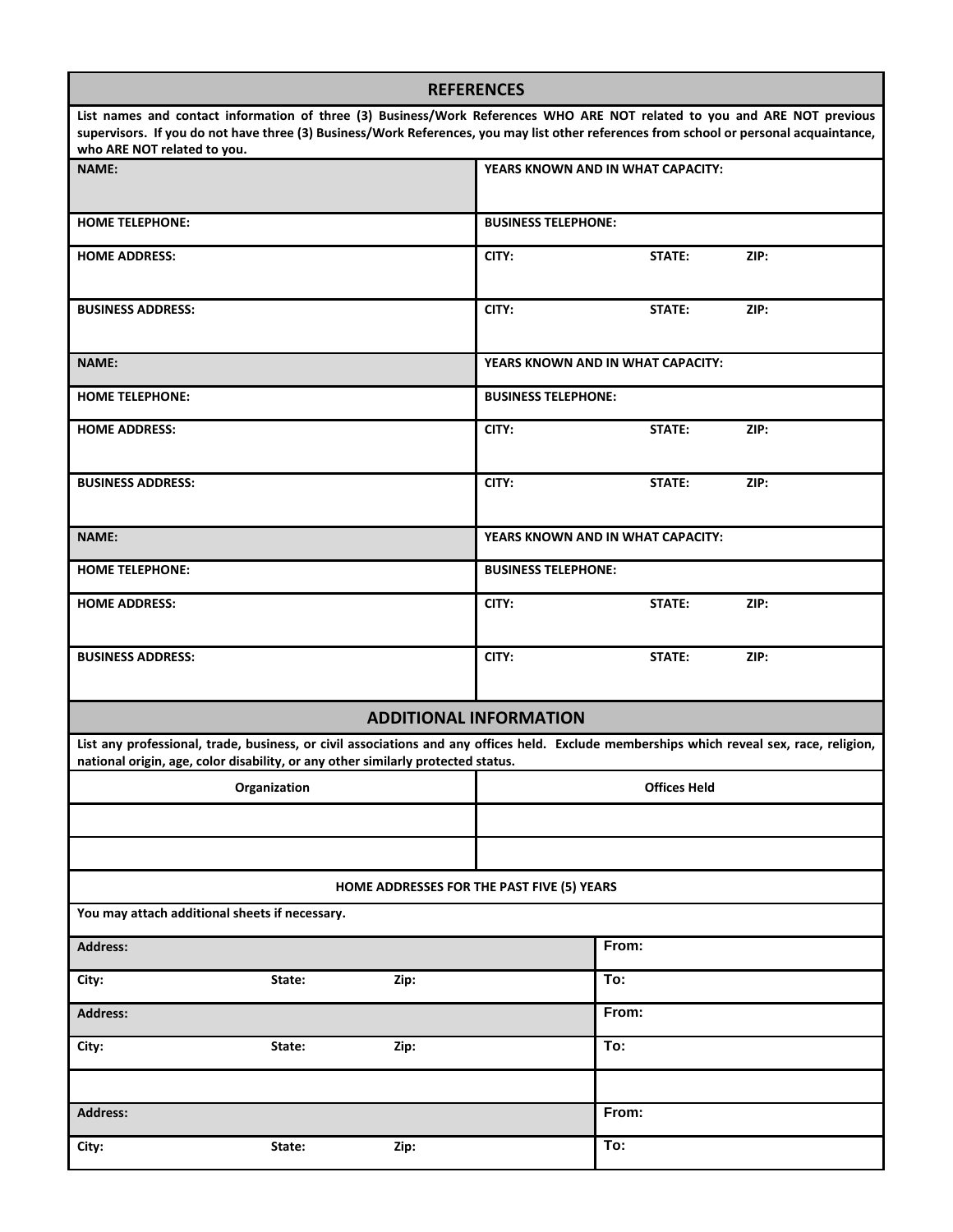| <b>Address:</b>                                                                                                                                                                                                                                                                                                                                                                                                                                                                                                                                                                         |                                                                                                                                                                                                                                                                                                                                                                                                                                                                                                                                                                                       | From:                   |  |  |  |
|-----------------------------------------------------------------------------------------------------------------------------------------------------------------------------------------------------------------------------------------------------------------------------------------------------------------------------------------------------------------------------------------------------------------------------------------------------------------------------------------------------------------------------------------------------------------------------------------|---------------------------------------------------------------------------------------------------------------------------------------------------------------------------------------------------------------------------------------------------------------------------------------------------------------------------------------------------------------------------------------------------------------------------------------------------------------------------------------------------------------------------------------------------------------------------------------|-------------------------|--|--|--|
| City:                                                                                                                                                                                                                                                                                                                                                                                                                                                                                                                                                                                   | State:<br>Zip:                                                                                                                                                                                                                                                                                                                                                                                                                                                                                                                                                                        | To:                     |  |  |  |
|                                                                                                                                                                                                                                                                                                                                                                                                                                                                                                                                                                                         | <b>BACKGROUND INFORMATION</b>                                                                                                                                                                                                                                                                                                                                                                                                                                                                                                                                                         |                         |  |  |  |
| Please read the following section carefully and thoroughly. You should include any convictions that resulted from a plea of nolo<br>contendere (no contest), but omit: traffic fines of \$300.00 or less; any violation of law committed before your 16 <sup>th</sup> birthday; any violation<br>committed before your 18 <sup>th</sup> birthday if finally decided in juvenile court or under a Youth Offender law; any conviction set aside under the<br>Federal Youth Corrections Act or similar State law; and any conviction whose record was expunged under Federal or State law. |                                                                                                                                                                                                                                                                                                                                                                                                                                                                                                                                                                                       |                         |  |  |  |
| 1.                                                                                                                                                                                                                                                                                                                                                                                                                                                                                                                                                                                      | Have you ever been arrested for or charged with a crime involving a child?<br>If yes, use the additional space section at the end of this application to provide the date, explanation of the violation, disposition<br>of the arrest or charge, place or occurrence and the name and address of the police department or court involved.                                                                                                                                                                                                                                             | <b>NO</b><br><b>YES</b> |  |  |  |
| 2.                                                                                                                                                                                                                                                                                                                                                                                                                                                                                                                                                                                      | Have you ever been arrested for or charged with a crime or been found guilty of, or entered a plea<br><b>YES</b><br>NΟ<br>of nolo contendere or guilty to any offense under Federal, State, or Tribal law involving crimes of<br>violence, sexual assault, molestation, exploitation, or other crimes against persons?<br>If yes, use the additional space section at the end of this application to provide the date, explanation of the violation, disposition<br>of the arrest or charge, place or occurrence and the name and address of the police department or court involved. |                         |  |  |  |
| 3.                                                                                                                                                                                                                                                                                                                                                                                                                                                                                                                                                                                      | During the last ten (10) years, have you been convicted, been imprisoned, been on probation, or<br><b>YES</b><br><b>NO</b><br>been on parole? (Include felonies, firearms or explosive violations, misdemeanors, and all other<br>offenses.)<br>If yes, use the additional space section at the end of this application to provide the date, explanation of the violation, disposition<br>of the arrest or charge, place or occurrence and the name and address of the police department or court involved.                                                                           |                         |  |  |  |
| 4.                                                                                                                                                                                                                                                                                                                                                                                                                                                                                                                                                                                      | Have you been convicted by a military court-martial in the past ten (10) years?<br>If yes, use the additional space section at the end of this application to provide the date, explanation of the violation, disposition<br>of the arrest or charge, place or occurrence and the name and address of the police department or court involved.                                                                                                                                                                                                                                        | <b>YES</b><br><b>NO</b> |  |  |  |
| 5.                                                                                                                                                                                                                                                                                                                                                                                                                                                                                                                                                                                      | Do you have charges pending against you currently for any violations of law?<br>If yes, use the additional space section at the end of this application to provide the date, explanation of the violation, disposition<br>of the arrest or charge, place or occurrence and the name and address of the police department or court involved.                                                                                                                                                                                                                                           | <b>YES</b><br><b>NO</b> |  |  |  |
| 6.                                                                                                                                                                                                                                                                                                                                                                                                                                                                                                                                                                                      | Have you ever been charged or been found guilty of, or entered a plea of nolo contendere or guilty<br>to any offense involving financial misconduct?<br>If yes, use the additional space section at the end of this application to provide the date, explanation of the violation, disposition<br>of the charge, place or occurrence and the name and address of the police department or court involved.                                                                                                                                                                             | <b>YES</b><br><b>NO</b> |  |  |  |
| 7.                                                                                                                                                                                                                                                                                                                                                                                                                                                                                                                                                                                      | During the last five (5) years, have you been fired from any job for any reason, have you quit after<br>being told that you would be fired, have you left a job by mutual agreement because of specific<br>problems, or have you been debarred from Federal, State or Tribal employment by such respective<br>agency and/or Tribe?<br>If yes, use the additional space section at the end of this application to provide the date and explanation of the termination of<br>employment.                                                                                                | <b>YES</b><br>ΝO        |  |  |  |
| 8.                                                                                                                                                                                                                                                                                                                                                                                                                                                                                                                                                                                      | Are you delinquent on any Federal debt? (Include delinquencies arising from Federal taxes,<br><b>YES</b><br><b>NO</b><br>overpayment of benefits, and other debts to the U.S. Government, such as defaults on Federally<br>guaranteed or insured loans such as student and home mortgage loans.)<br>If yes, use the additional space section at the end of this application to provide the date and explanation of any occurrence or<br>debt related to the question.                                                                                                                 |                         |  |  |  |
| 9.                                                                                                                                                                                                                                                                                                                                                                                                                                                                                                                                                                                      | Are you delinguent on any court ordered child or spousal support?<br>If yes, use the additional space section at the end of this application to provide the date and explanation of any occurrence or<br>debt related to the question.                                                                                                                                                                                                                                                                                                                                                | YES<br>NΟ               |  |  |  |
| 10.                                                                                                                                                                                                                                                                                                                                                                                                                                                                                                                                                                                     | Are you delinquent on any rent or housing payment, whether to QHA, another Housing Authority, or<br>a private party?<br>If yes, use the additional space section at the end of this application to provide the date and explanation of any occurrence or                                                                                                                                                                                                                                                                                                                              | <b>YES</b><br><b>NO</b> |  |  |  |
| debt related to the question.<br><b>ADDITIONAL INFORMATION</b>                                                                                                                                                                                                                                                                                                                                                                                                                                                                                                                          |                                                                                                                                                                                                                                                                                                                                                                                                                                                                                                                                                                                       |                         |  |  |  |
| When providing additional information, please list the number of the question to which you are responding.                                                                                                                                                                                                                                                                                                                                                                                                                                                                              |                                                                                                                                                                                                                                                                                                                                                                                                                                                                                                                                                                                       |                         |  |  |  |
|                                                                                                                                                                                                                                                                                                                                                                                                                                                                                                                                                                                         |                                                                                                                                                                                                                                                                                                                                                                                                                                                                                                                                                                                       |                         |  |  |  |
|                                                                                                                                                                                                                                                                                                                                                                                                                                                                                                                                                                                         |                                                                                                                                                                                                                                                                                                                                                                                                                                                                                                                                                                                       |                         |  |  |  |
|                                                                                                                                                                                                                                                                                                                                                                                                                                                                                                                                                                                         |                                                                                                                                                                                                                                                                                                                                                                                                                                                                                                                                                                                       |                         |  |  |  |
|                                                                                                                                                                                                                                                                                                                                                                                                                                                                                                                                                                                         |                                                                                                                                                                                                                                                                                                                                                                                                                                                                                                                                                                                       |                         |  |  |  |
|                                                                                                                                                                                                                                                                                                                                                                                                                                                                                                                                                                                         |                                                                                                                                                                                                                                                                                                                                                                                                                                                                                                                                                                                       |                         |  |  |  |
|                                                                                                                                                                                                                                                                                                                                                                                                                                                                                                                                                                                         |                                                                                                                                                                                                                                                                                                                                                                                                                                                                                                                                                                                       |                         |  |  |  |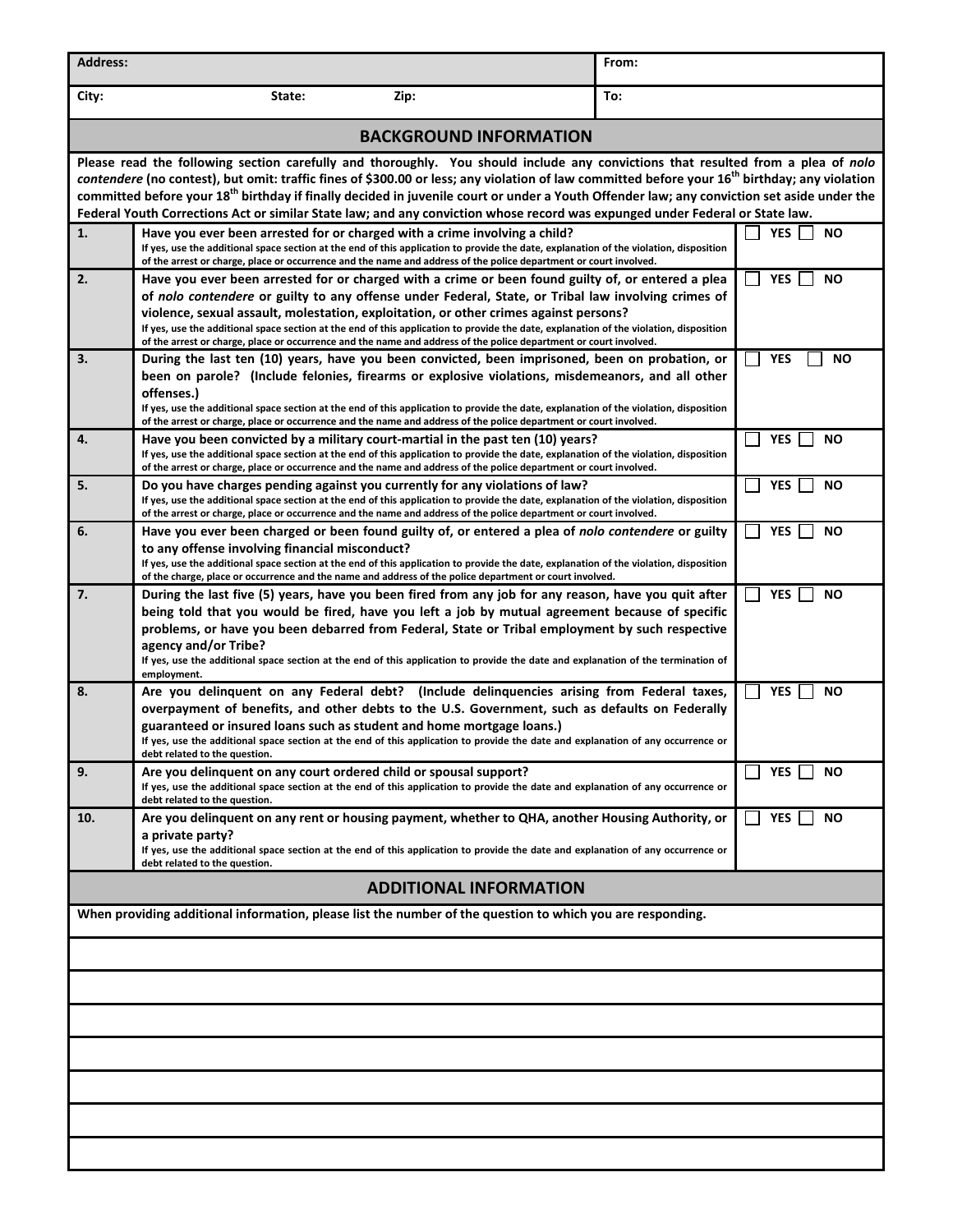I affirm that the above information is true and complete to the best of my knowledge. Should I be employed by QHA, I understand that any misrepresentations or false statements contained herein may be considered cause for discharge.

I understand that this application does not constitute an employment contract of any kind. Should I be employed by QHA, I may resign such employment at any time at my discretion, with or without prior notice, and QHA may terminate my employment at any time at their discretion, with or without cause and/or prior notice.

I understand that I need not provide QHA with my Social Security Number or proof of citizenship or work authorization at this time in accordance with the Privacy Act of 1974, which is codified at 5 U.S.C. 552a Section 7(b). However, in the event that I am employed by QHA, I understand that I will be required to provide my Social Security Number and proof of citizenship or authorization to work at that time.

The information that is provided in this application for employment is true, correct, and complete. If employed, any misstatement or omission of fact on this application or failure of a pre-employment drug screening may result in my **dismissal.** 

I hereby consent to any required background investigations, whether relating to criminal offenses, credit, or employment history, and authorize QHA to contact entities possessing information relevant to such records and references listed above.

**\_\_\_\_\_\_\_\_\_\_\_\_\_\_\_\_\_\_\_\_\_\_\_\_\_\_\_\_\_\_\_\_\_\_\_\_\_\_\_\_\_\_\_\_\_\_\_\_\_\_\_\_\_\_\_\_\_ \_\_\_\_\_\_\_\_\_\_\_\_\_\_\_\_\_\_\_\_ APPLICANT SIGNATURE DATE**

#### **Confidential/office use only:**

| Date Received: Web and the contract of the contract of the contract of the contract of the contract of the contract of the contract of the contract of the contract of the contract of the contract of the contract of the con | Supporting documentation complete? $\Box$ Yes $\Box$ No                                  |  |  |
|--------------------------------------------------------------------------------------------------------------------------------------------------------------------------------------------------------------------------------|------------------------------------------------------------------------------------------|--|--|
|                                                                                                                                                                                                                                | Is applicant entitled to preferential hire? $\Box$ Yes $\Box$ No If yes, list preference |  |  |
| Employment history/references verified? $\Box$ Yes $\Box$ No If yes, initialize and date                                                                                                                                       |                                                                                          |  |  |
| Criminal background check completed? $\Box$ Yes $\Box$ No If yes, initialize and date                                                                                                                                          |                                                                                          |  |  |
| Criminal history /disclosure concerns: $\Box$ Yes $\Box$ No (attach relevant info.)                                                                                                                                            |                                                                                          |  |  |
| Credit check completed? $\Box$ Yes $\Box$ No If yes, initialize and date_                                                                                                                                                      |                                                                                          |  |  |
| Scheduled for interview on: example and a series of the state of the state of the state of the state of the state of the state of the state of the state of the state of the state of the state of the state of the state of t |                                                                                          |  |  |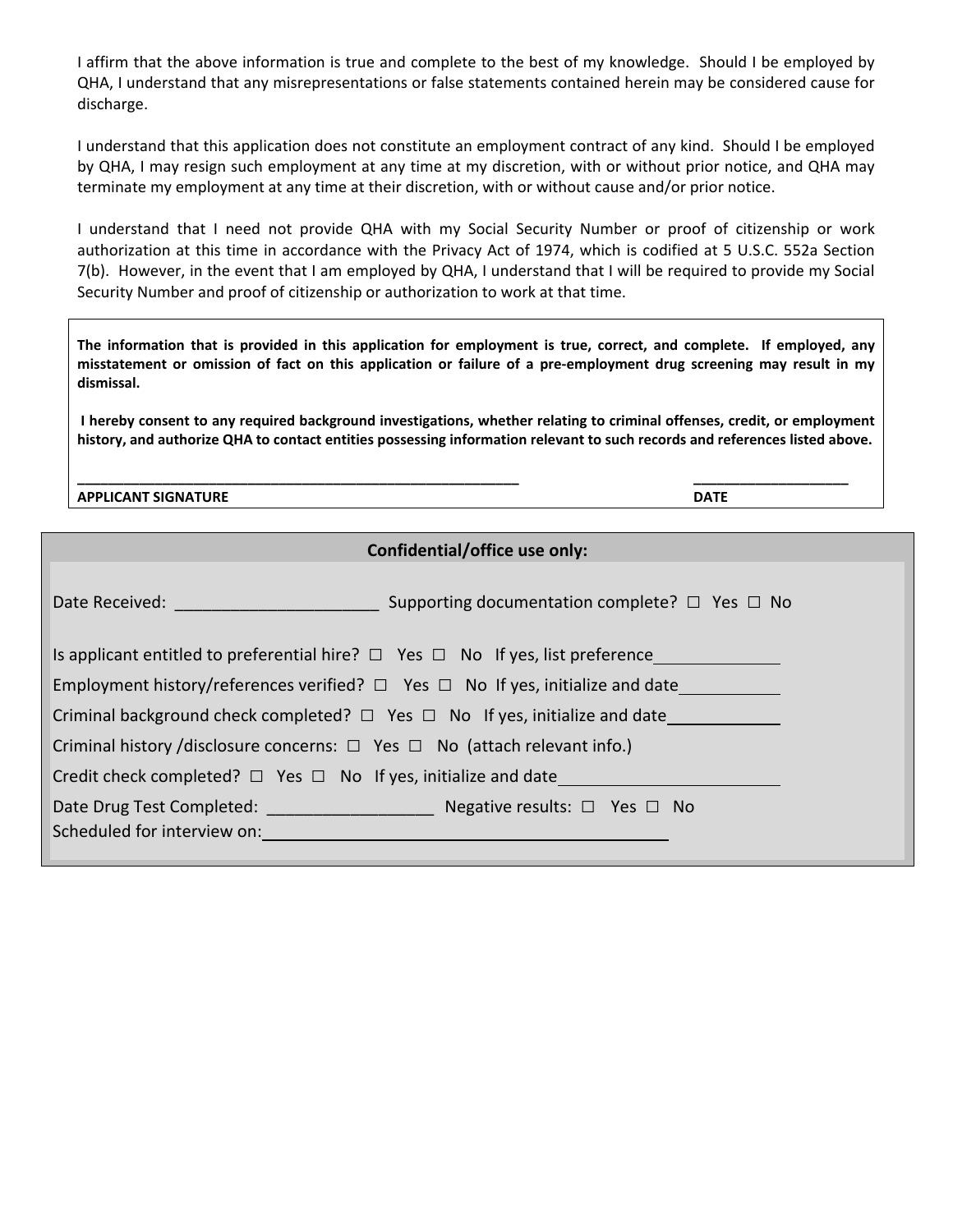Quechan Housing *H*uthority

1860 W. Sapphire Lane Winterhaven, California 92283 (760) 572‐0243 Fax (760) 572‐0245

# **Disclosure of Intention to Obtain Consumer Report for Employment Purposes**

In accordance with The Fair Credit Reporting Act Section 604 (b) (2) (A) a company may obtain a credit report on all individuals who apply for employment, are current employees, or for retention of employment.

I understand that, as a condition of my consideration for employment with QHA, QHA may obtain a consumer report that includes, but is not limited to, my credit history or similar characteristics, employment and education verifications, social security verification, criminal, and civil history, Department of Motor Vehicle records, any other public records, and any other information bearing on my credit standing or credit capacity.

I understand that, pursuant to the Federal Fair Credit Reporting Act, QHA, will provide me with a copy of any such report if the information contained in such report, is in any way, to be used in making a decision regarding my fitness for employment with QHA. I further understand that such a report will be made available to me prior to any such decision being made.

Today's date:

I, **I**, the state of the state of the state of the state of the state of the state of the state of the state of the state of the state of the state of the state of the state of the state of the state of the state of the st

Authority (QHA) to run a complete **BACKGROUND SCREENING SEARCH**, which may include a **CREDIT REPORT.**

Applicant Signature Social Security Number Date of Birth